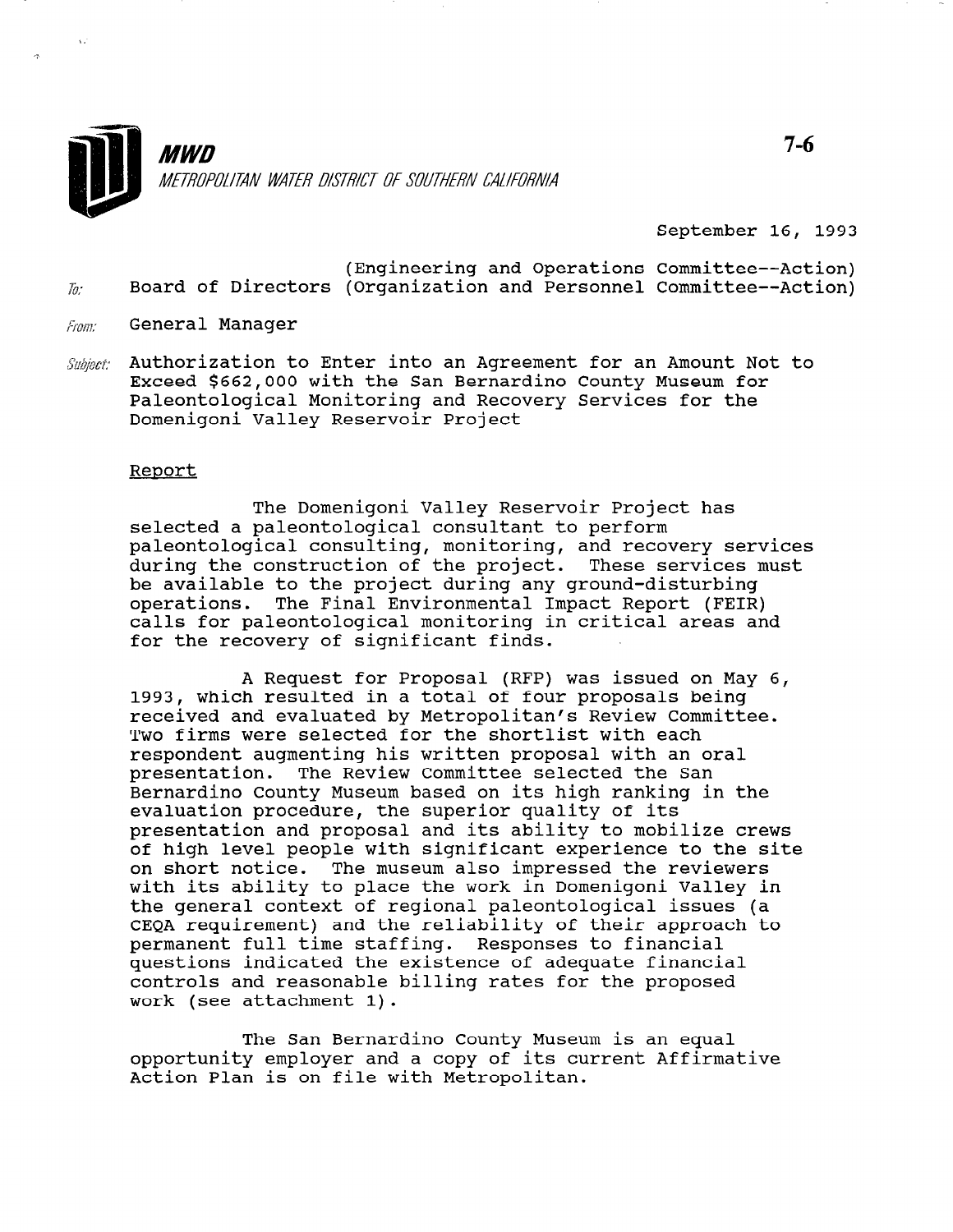All California Environmental Quality Act (CEQA) requirements have been satisfied for the proposed action. In October 1991, your Board certified the Final Environmental Impact Report for the Domenigoni Valley Reservoir Project (Eastside Reservoir Project). This action satisfied the provisions of CEQA in regard to this matter and no further environmental documentation or reviews are necessary for your Board to take action on the request. Funds for this work are available in Appropriation No. 560.

### Board Committee Assignments

This letter is referred for action to:

The Engineering and Operations Committee because of its selection of consultants and the determination of the scope of work of their assignments, pursuant to Administrative Code Section 2431(h);

The Organization and Personnel Committee because of its jurisdiction over the terms and conditions of employment of all consultants, pursuant to Administrative Code Section 2471(g).

# Recommendation

# ENGINEERING AND OPERATIONS AND ORGANIZATION AND PERSONNEL COMMITTEES FOR ACTION.

It is recommended that the General Manager be authorized to enter into an agreement with the San Bernardino County Museum, in form approved by the General Counsel, for the maximum amount not to exceed \$662,000 for paleontological monitoring and recovery services for the Domenigoni Valley Reservoir Project.

Jòhn R. Wodraska

DGM:WAP/dhl @rd:sanbem91693)

Attachment